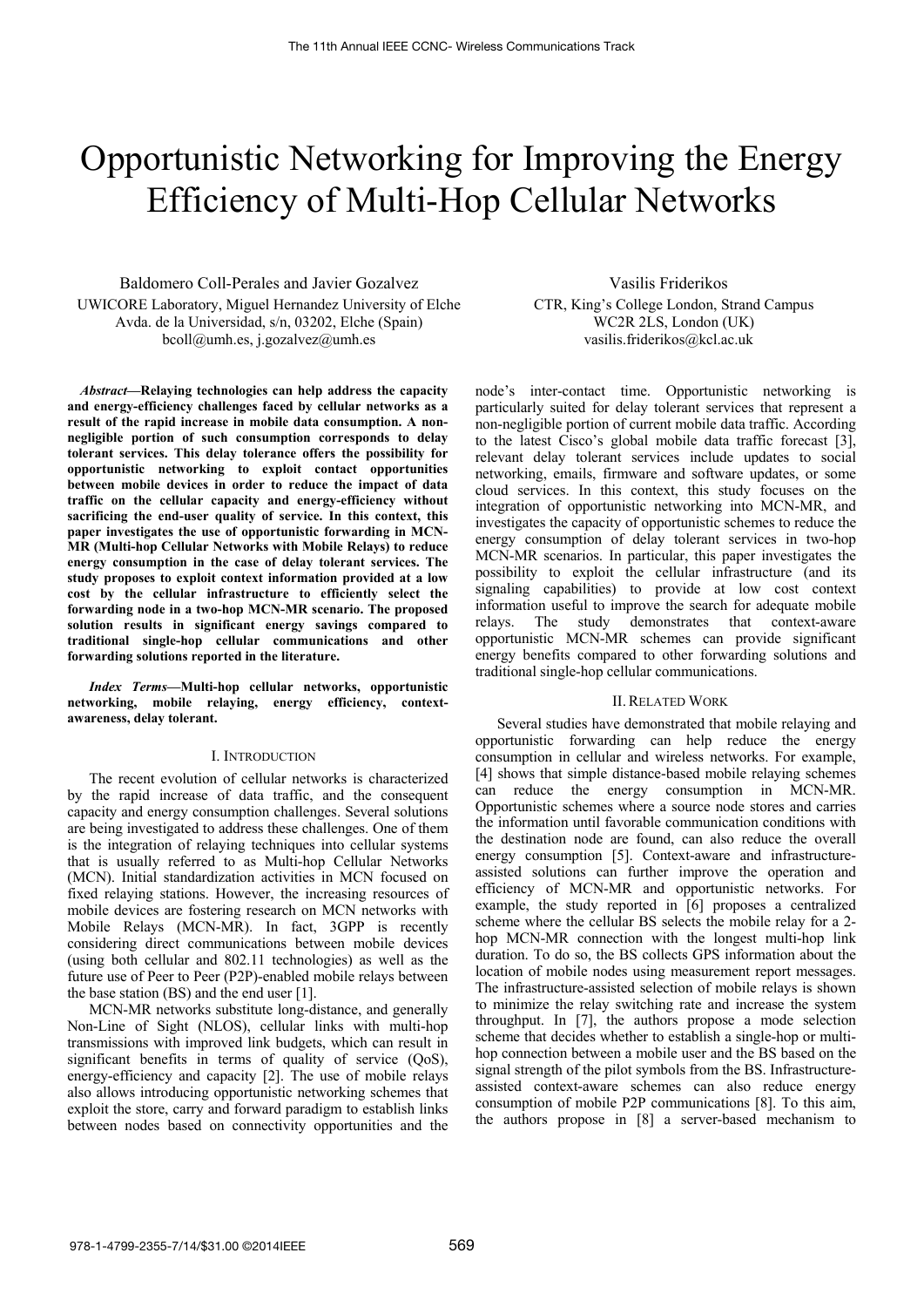determine the state (wake up or sleep) of the P2P interface. Mobile devices periodically transmit their GPS location to a server (using their cellular interface), and the server uses this information to decide whether nodes can establish a P2P communications link. The design of efficient opportunistic networking schemes is generally a challenging task due to the frequent lack of information about the network's topology. To address this challenge in opportunistic MCN-MR networks, the authors propose in [9] that the BS collects information about the location and mobility of mobile nodes. Using this information, the BS can identify end-to-end opportunistic forwarding paths that reduce energy consumption and cochannel interference, increase spatial capacity, balance the load across cells, and switch-off low-utilization base stations.

Previous studies have shown that opportunistic networking and mobile relaying can reduce the energy consumption at the expense of some transmission delay. These solutions are therefore more adequate for delay tolerant services that offer the possibility to manage the tolerable delay for an efficient integration of opportunistic networking into cellular systems. The energy benefits resulting from such integration can be enhanced through the use of context information provided by the cellular infrastructure. However, it is necessary that the context information is generated and transmitted at a low cost. In this context, this paper investigates the design of simple, yet efficient, opportunistic forwarding schemes in MCN-MR that exploit context information already available in cellular networks to reduce the energy consumption in MCN-MR.



Fig. 1. 2-hop opportunistic MCN-MR scenario.

## III. OPPORTUNISTIC FORWARDING IN MCN-MR NETWORKS

This study focuses on a 2-hop MCN-MR scenario (Fig. 1) where a Source Node (SN) wants to transmit information to a Base Station (BS) using a Mobile Relay (MR). The study considers a delay tolerant service that requires the information to be transmitted from SN to the BS within a time *T*. This time has to consider: 1) the time needed for the ad-hoc transmission from SN to MR  $(P2P tx)$ , 2) the time that the MR stores and carries the information (*Store and Carry*), and 3) the time needed by the MR to transmit the information to the BS (*Cellular tx*). Estimating the time needed for each one of these processes is equivalent to determining the location of the MR when the P2P and cellular transmissions should start. To identify the optimum MR location, and the location at which the relay needs to start forwarding the information to the cellular network in order to reduce the energy consumption, this study defines the following multi-objective function:

$$
o.f: \min \left( \frac{\sum_{\substack{\tau_{c-1}}^{\tau_{b-1}}} (E_{adhoc} (d_{SN-MR}, \tau) + \tau \cdot (P_R + P_W)) + \sum_{\substack{\tau_{c-1}}^{\tau_{c-1}} \tau \cdot P_{IDLE} + \sum_{\substack{\tau_{c-1}}^{\tau_{c-1}} \\ \vdots \\ \tau_{c-1}}^{\tau_{c-1}}}} \bigotimes \cdots \bigotimes \cdots \bigotimes \cdots \bigotimes \cdots \bigotimes \cdots \bigotimes \cdots \bigotimes \cdots \bigotimes \cdots \bigotimes \cdots \bigotimes \cdots \bigotimes \cdots \bigotimes \cdots \bigotimes \cdots \bigotimes \cdots \bigotimes \cdots \bigotimes \cdots \bigotimes \cdots \bigotimes \cdots \bigotimes \cdots \bigotimes \cdots \bigotimes \cdots \bigotimes \cdots \bigotimes \cdots \bigotimes \cdots \bigotimes \cdots \bigotimes \cdots \bigotimes \cdots \bigotimes \cdots \bigotimes \cdots \bigotimes \cdots \bigotimes \cdots \bigotimes \cdots \bigotimes \cdots \bigotimes \cdots \bigotimes \cdots \bigotimes \cdots \bigotimes \cdots \bigotimes \cdots \bigotimes \cdots \bigotimes \cdots \bigotimes \cdots \bigotimes \cdots \bigotimes \cdots \bigotimes \cdots \bigotimes \cdots \bigotimes \cdots \bigotimes \cdots \bigotimes \cdots \bigotimes \cdots \bigotimes \cdots \bigotimes \cdots \bigotimes \cdots \bigotimes \cdots \bigotimes \cdots \bigotimes \cdots \bigotimes \cdots \bigotimes \cdots \bigotimes \cdots \bigotimes \cdots \bigotimes \cdots \bigotimes \cdots \bigotimes \cdots \bigotimes \cdots \bigotimes \cdots \bigotimes \cdots \bigotimes \cdots \bigotimes \cdots \bigotimes \cdots \bigotimes \cdots \bigotimes \cdots \bigotimes \cdots \bigotimes \cdots \bigotimes \cdots \bigotimes \cdots \bigotimes \cdots \bigotimes \cdots \bigotimes \cdots \bigotimes \cdots \bigotimes \cdots \bigotimes \cdots \bigotimes \cdots \bigotimes \cdots \bigotimes \cdots \bigotimes \cdots \bigotimes \cdots \bigotimes \cdots \bigotimes \cdots \bigotimes \cdots \bigotimes \cdots \big
$$

where  $\Phi$  represents the energy consumed by the *P2P tx* process,  $\oslash$  the energy consumed in the *Store and Carry* process, and  $\circled{3}$  the energy consumed by the *Cellular tx* from MR to the BS. The time available to transmit the information from SN to the BS (*T*) has been discretized in (1) as  $\{\tau_0, \tau_1\}$ .

 $\{\tau_{T}\}$ .  $\sum_{i=1}^{n_{b-1}}E_{adhoc}\left(d_{\text{SN}-MR},\tau\right)$ 0  $\sum_{\tau_{b=1}}^{\tau_{b=1}} E_{\textit{adhoc}} \left(d_{\textit{SN}-\textit{MR}}\right),$  $\tau = \tau$  $\sum_{\tau=\tau_0}^{t_{b-1}} E_{adhoc} (d_{SN-MR}, \tau)$  represents the energy consumed in the P2P ad-hoc transmission between SN and MR within the time interval  $\{\tau_0, \tau_1, \ldots, \tau_{b-1}\}$ , and considering that SN and MR are separated by  $d_{SN-MR}$  at  $\tau$ .  $\sum_{i=1}^{t_{b-1}} \tau \cdot (P_R + P_W)$  $\epsilon$  $\sum^{\tau_{b-1}}\tau\cdot\left(P_{\scriptscriptstyle R}+P_{\scriptscriptstyle W}\right)$  $\tau = \tau$  $\tau$ i.  $\sum_{\tau=\tau_0}^{\infty} \tau \cdot (P_R + P_W)$  represents the storage

power consumption at the SN while transmitting the information, and the storage power consumption at the MR while receiving the information during the ad-hoc transmission

[10].  $\sum_{n=1}^{\infty} \tau \cdot P_{\text{max}}$  represents the power consumption at the MR *b*  $\tau = \tau$ i,

W

when the node stores and carries the information while moving towards the BS [10].  $\sum_{cell}^{t_{cell}} E_{cell}(d_{MR-BS}, \tau)$ *c*  $\sum^{\tau_{c+m}} E_{cell}(d_{\scriptscriptstyle MR-BS}$  $\tau = \tau$  $\sum_{\tau=\tau_c}^{\tau_{c+m}} E_{cell}(d_{MR-BS}, \tau)$  represents the energy consumed in the cellular transmission between MR and the BS within the time interval  $\{\tau_c, \tau_{c+1} \dots \tau_{c+m}\}$ , and considering that

MR and BS are separated by  $d_{MR\text{-}BS}$  at  $\tau$ .  $\sum_{n=1}^{100}$ *c*  $\sum^{\tau_{\rm csm}}\tau\cdot P_{_{\!\scriptscriptstyle H}}$  $\tau = \tau$  $\tau$ ä  $\sum_{\tau=\tau}$   $\tau \cdot P_{w}$  represents the

storage energy consumption at MR while transmitting the information to the BS during the time interval  $\{\tau_c, \tau_{c+1} \dots \tau_{c+m}\}.$ 

The objective function shown in (1) has been defined together with three constraints. The first constraints establish that the message (of size  $F$ ) must be completely transmitted in the P2P (eq. 2) and cellular (eq. 3) processes. *TR<sub>adhoc</sub>* and *TR*<sub>cell</sub> represent the P2P and cellular transmission rates respectively. The last constraint (eq. 4) guarantees for the derived solution that the end-to-end transmission is completed before the service-dependent deadline *T*.

$$
\sum_{\tau=\tau_0}^{\tau_{b-1}} TR_{adhoc} \left( d_{SN-MR} \right) \cdot \tau \ge F \tag{2}
$$

$$
\sum_{\tau=\tau_c}^{\tau_{c+m}} TR_{cell}(d_{MR-BS}) \cdot \tau \ge F \tag{3}
$$

$$
0 \leq \tau_{_0} < \tau_{_{b-1}} < \tau_{_b} \leq \tau_{_{c-1}} < \tau_{_c} < \tau_{_{c+m}} \leq T \tag{4}
$$

For a given location of SN, the defined optimization problem (eq. 1 to 4) allows identifying the optimum 2-hop opportunistic MCN-MR configuration that minimizes the energy consumption. The derived solution is given by the time instances  $\tau_0$ ,  $\tau_{b-1}$ ;  $\tau_b$ ,  $\tau_{c-1}$ ; and  $\tau_c$ ,  $\tau_{c+m}$  at which the *P2P tx*, *Store and Carry* and *Cellular tx* processes take place. This is in fact equivalent to identifying the optimum mobile relay location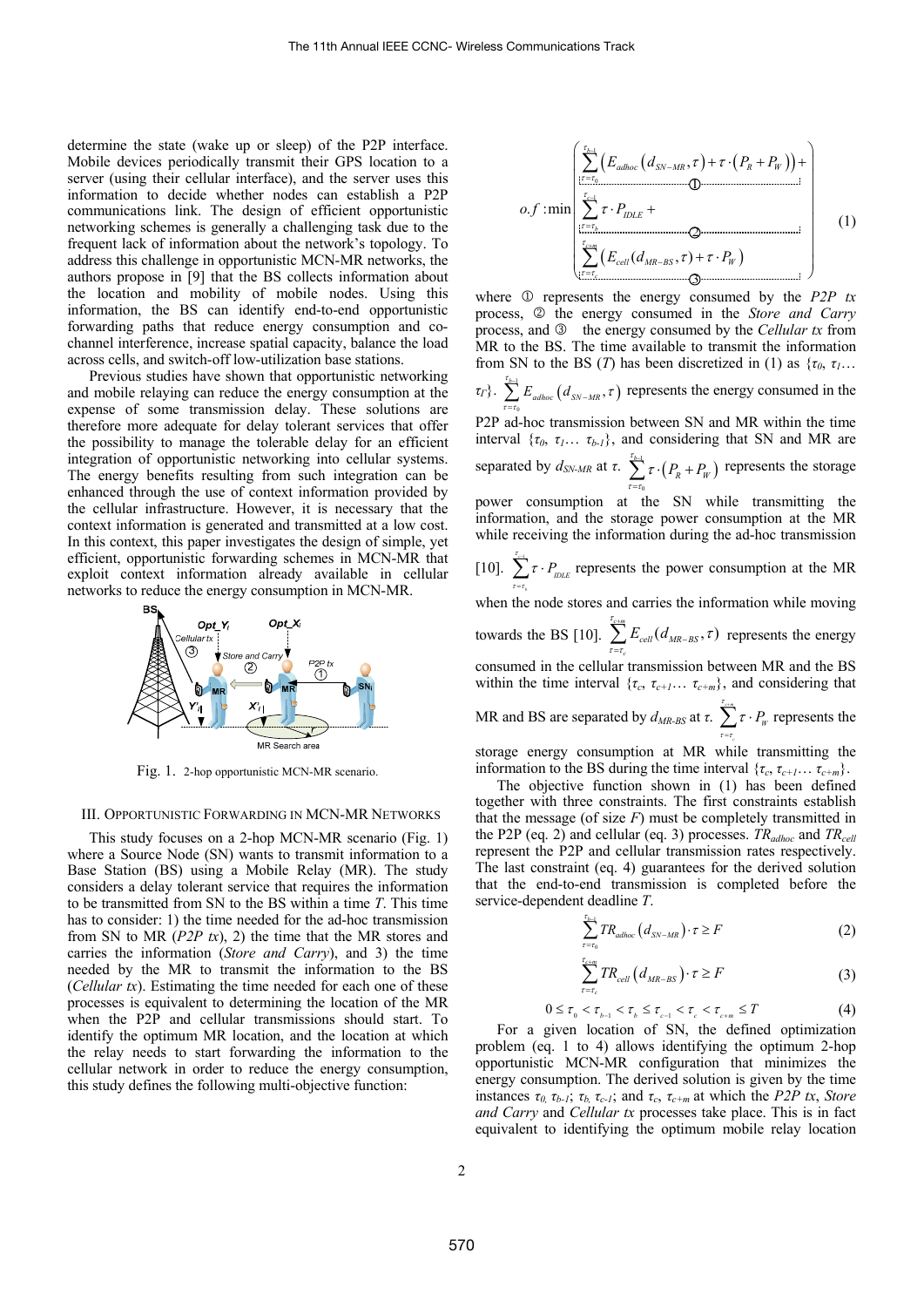(*Opt\_Xi*) and the location at which the relay needs to start forwarding the information to the cellular network (*Opt\_Yi*) in order to minimize the overall energy consumption (Fig. 1).

It is possible that a MR cannot be found when needed at the identified optimum location. To address this scenario, this study proposes to increase, around the optimum MR location, the search area where to look for potential MRs using context information provided by the cellular infrastructure. If there is more than one MR within the search area, the SN selects the one that is closer to the optimum location  $Opt X_i$ . Fig. 1 illustrates an example of the search area around the optimum location *Opt\_Xi*. In Fig. 1, *r* denotes the radius of the MR search area around *Opt X<sub>i</sub>*. *X'<sub>i</sub>* represents the location of the identified MR within the search area, and *Y'i* the location at which the MR will start the cellular transmission to the BS.

The area where to look for potential MRs around the identified optimum MR location needs to satisfy two conditions. The first one is that it must guarantee with certain probability the presence of al least one MR. To compute this probability, this paper proposes to exploit context information provided by the cellular infrastructure, in particular, statistical information about the spatial density and distribution of mobile nodes within the cell. Obtaining this information does not have a cost in current cellular systems that require mobile devices to register their location with the serving BS. Cellular standards such as HSDPA and LTE allow for a more accurate identification of the mobile devices location without uploading any GPS information. These standards divide cells in concentric rings that identify (based on parameters such as the signal strength or Channel Quality Indicator - CQI) the transmission mode or rate to employ by mobile devices located at each ring. The second condition to define the search area is that it must satisfy the established QoS restriction, i.e. independently of the selected MR within the search area, the BS must still receive the complete data before the deadline *T*. When it is not possible to define a search area that fulfills the two conditions, SN transmits the information to the BS using traditional single-hop cellular communications.

Without loss of generality, the MR search area is first estimated considering a uniform distribution of mobile devices within the cell (such uniform distribution is considered as a reference scenario in 3GPP TR 25.942 V11.0.0). Assuming an average density of  $\mu/R$  mobile devices uniformly distributed within a cell, the probability to find at least one MR around an identified optimum location (*Opt\_Xi*) can be computed as [11]:

$$
P_{Opt\_X_i} = P\left(x > 0; \frac{\mu}{R} \cdot \phi\right) = 1 - \exp\left(-\frac{\mu}{R}\phi\right), \ \forall \, Opt\_X_i \in (1, \dots, R) \tag{5}
$$

where  $\mu$  is the average number of MRs within the cell of radius *R*, and *Ø* corresponds to the diameter of the search area. It is important noting that (5) is valid for any *Opt\_Xi* location within the cell. Eq. (5) has been obtained considering the average density of users within a cell. The same expression can be used in scenarios where each cell is divided into rings, the spatial density of users per ring is known, and users are uniformly distributed within each ring. In this case, the spatial density of users in (5), i.e.  $\mu/R$ , should be replaced by  $\varphi/l$  with  $\varphi$ representing the average number of MRs in the ring, and *l* the ring length. Following (5), the radius  $r$  around  $Opt X_i$  that guarantees with probability  $\delta$  the presence of at least one MR can be estimated as:

$$
r = \frac{R \cdot \ln(1-\delta)}{-2 \cdot \mu} \quad \text{iff} \quad \exists \ Y^{\prime}_{i} = \underset{\forall X^{\prime}_{i} \in o(Opt_{-}X_{i}, r)}{\arg \min} \tag{6}
$$

with the diameter of the search area (*Ø*) being equal to 2*r*. The condition defined in (6) requires that for every possible location of the MR (*X'i*) within the search area, the optimization problem formulated in eq. 1 to 4 (represented by *ׇ* in (6)) provides the location (*Y'i*) at which the MR should start the cellular transmission to the BS that minimizes the total energy consumption and satisfies that the transmission is completed before *T*. If this condition is met, it is possible to define the MR search area  $o(Opt_X, r)$  centered in  $Opt_X$  and with radius *r*. If the condition is not met, the SN will transmit the information directly to the BS through a traditional singlehop cellular link.

This study assumes that cells are divided into concentric rings. In this case, the probability to find at least one MR around the identified optimum MR location can be estimated for any kind of non-uniform distributions of mobile devices within the cell. In particular, the probability can be estimated when each ring has different spatial density of users, but the users are uniformly distributed within each ring. In this scenario, the probability can be estimated as:

$$
P_{Opt\_X_i} = 1 - \exp\left(-\frac{\varphi_i}{l_i} \phi\right) \tag{7}
$$

with  $\varphi$  representing the spatial density of mobile devices in ring *i* where the optimum MR is located. Considering that the cell is divided into *N* rings, the average number of MRs within

the cell can be calculated as  $\mu = \sum_{i=1}^{n=N}$  $\mu = \sum_{i=1}^{i=N} \varphi_i$  $=\sum_{i=1}^{i=N} \varphi_i$ , and the cell radius as

$$
R = \sum_{i=1}^{i=N} l_i
$$
. Following (7), the radius *r* around *Opt*  $X_i$ 

guaranteeing with probability  $\delta$  the presence of at least one MR can be estimated for non-uniform distributions within the cell as:

$$
r_{\vec{i}} = \frac{l_{\vec{i}} \cdot \ln(1-\delta)}{-2\cdot \varphi_{\vec{i}}} \quad \text{iff} \quad \exists Y'_{\vec{i}} = \operatorname*{arg\,min}_{\forall X'_{\vec{i}} \in o(\text{Opt }_{-}X_{\vec{i}}, \vec{\eta})} \quad (8)
$$

with  $\emptyset$  being equal to  $2r$ . In this case, the MR search area radius depends on the ring where *Opt\_Xi* is located. It should be noted that the same condition to that analyzed in (6) must be satisfied in (8) in order to define the MR search area  $o(Opt~X_i)$ , *r*). If the condition is not met, the SN will again transmit the information directly to the BS through a traditional single-hop cellular link.

### IV. EVALUATION ENVIRONMENT

The performance of the proposed infrastructure-assisted opportunistic forwarding scheme is evaluated considering the parameters reported in Table 1. The evaluation has been conducted considering HSPA at 2.1GHz for the cellular transmissions, and IEEE 802.11g at 2.4GHz for the P2P ad-hoc transmissions<sup>1</sup>. These technologies were selected due to the availability of the necessary models. However, the conclusions here reported are not dependent on the selected radio access technologies. The simulated scenario considers that cellular

<sup>&</sup>lt;sup>1</sup> 3GPP is considering 802.11 for device-to-device communications as an alternative to cellular (e.g. LTE-Direct) in order to offload cellular traffic [1].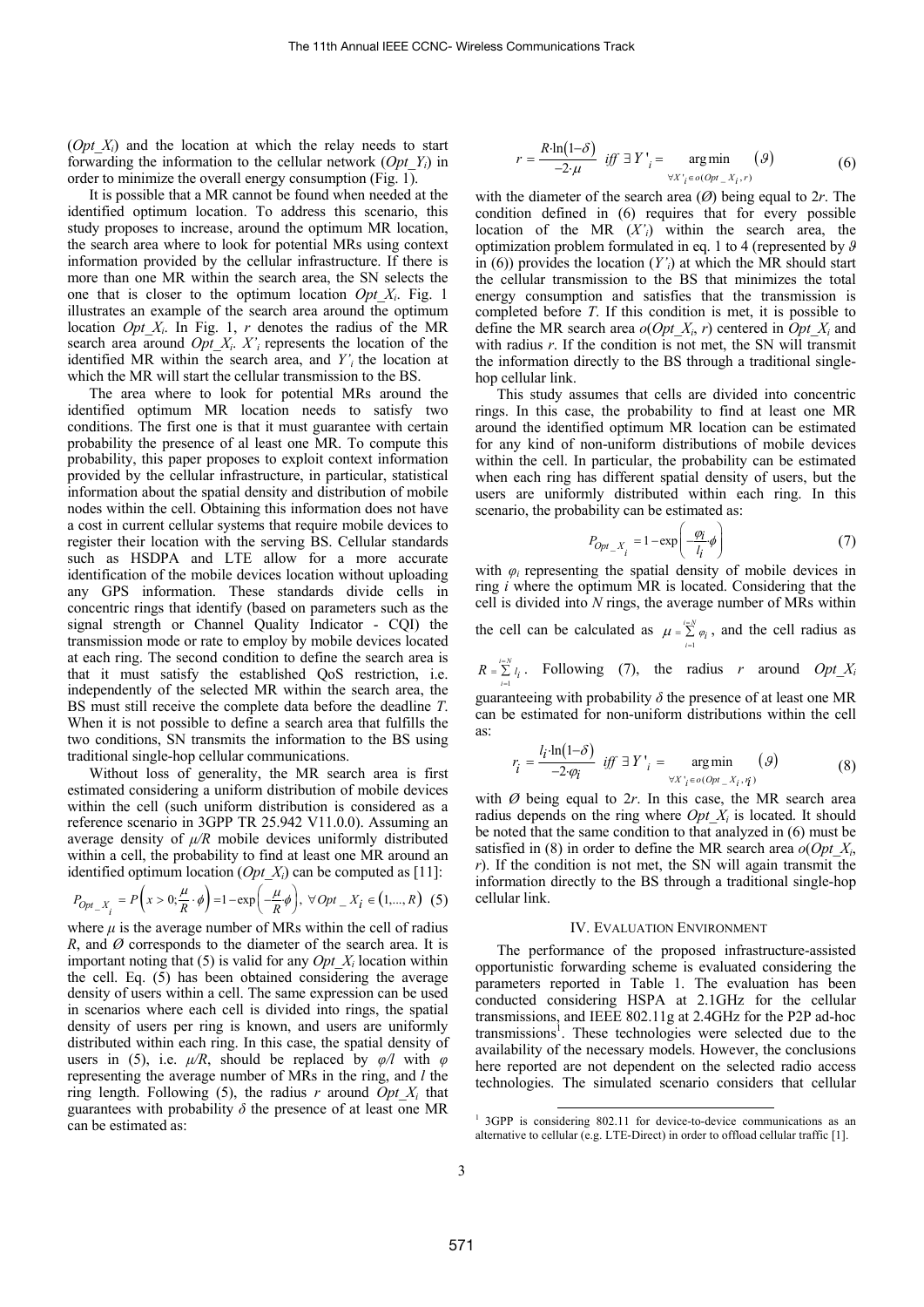transmissions adapt the modulation and coding schemes based on the experienced channel conditions. Following the model reported in [12], the cellular transmission rate is modeled as:

$$
TR_{cell}(d) = k \cdot C \cdot log_2(M(d)) \cdot BW \tag{9}
$$

where *BW, M* and *C* represent the bandwidth, modulation constellation size and coding rate, respectively. *M* and *C* are selected according to the distance between the mobile device and the BS (more robust modulation and coding schemes are needed as the distance increases). This study considers seven possible combinations of modulation and coding schemes with a maximum transmission rate of 7Mbps. *k* represents an attenuation factor that limits the cellular data rate, and includes, among others, the effect of transmission failures, retransmissions, and interference [12]. Following [13], the IEEE 802.11g transmission rate is modeled as follows:

$$
TR_{adhoc}(d) = DataRate(d) \cdot Eff \cdot (1 - PER(d)) \tag{10}
$$

with *DataRate*, *PER* and *Eff* representing the ad-hoc IEEE 802.11g transmission mode<sup>2</sup>, Packet Error Ratio and channel efficiency, respectively. *d* is the distance between the transmitter and receiver. The *DataRate* and *PER* models used in this study have been empirically derived and can be found in [14]. The IEEE 802.11g channel efficiency (*Eff*) model presented in [13] is used in this study. This parameter represents the effective time that the 802.11g channel is used to transmit information data (considering the overhead time resulting from ACK packets, contention periods and interframe guard times).

The signal power level at the receiver can be computed as  $P_{RX} = G_{TX} + G_{RX} + P_{TX} - PL$ , where  $G_{TX}$  and  $G_{RX}$  represent the transmitter and receiver antenna gains (here equal to 1),  $P_{TX}$  the transmission power, and *PL* the propagation loss. The transmission energy consumption is here computed considering that  $P_{TX}$  is the necessary one to guarantee that  $P_{RX}$  is equal to the threshold required for a successful communication between two nodes. The propagation loss is here modeled using the WINNER model for urban scenarios [15]. Using this model, it is possible to estimate  $P_{TX}$  under LOS conditions as:

$$
P_{TX}^{LOS}(d) = \begin{cases} \frac{P_{RX} \cdot 10^{4.1} \cdot (f/5)^2}{G_{TX} \cdot G_{RX}} d^{2.7} & \text{if } d < d_{bp} \\ \frac{P_{RX} \cdot 10^{4.1} \cdot (f/5)^2}{G_{TX} \cdot G_{RX} \cdot d_{bp}^{1.73}} d^4 & \text{if } d \ge d_{bp} \end{cases}
$$
(11)

where *d* is the distance between transmitter and receiver,  $d_{bp}$  =  $4 \cdot (h_{TX} - 1) \cdot (h_{RX} - 1)/\Lambda$  is the breakpoint distance  $(h_{TX}$  and  $h_{RX}$  are the transmitter and receiver antenna heights, and  $\Lambda$  is the carrier wavelength, all of them in m), and *f* is the carrier frequency in GHz. The energy consumed in the ad-hoc (*Eadhoc*) and cellular  $(E_{cell})$  transmissions can then be expressed as:

$$
E(d) = (erx + etx + eLOS(d)) \cdot TR
$$
 (12)

where  $e_{tx}$  and  $e_{rx}$  represent the energy consumption per bit in the transmitter and receiver electronics respectively (the values reported in [9] have been used in this evaluation), and *TR* is the transmission rate (*TRadhoc* or *TRcell*). *eLOS* represents the transmission energy consumption per bit under LOS conditions and is equal to  $P_{TX}^{ZDS}/TR$ . A similar process can be followed to estimate the NLOS transmission energy consumption. The energy consumption values for the process to store and carry the information on mobile devices  $(P_R, P_W$  and  $P_{IDLE}$ ) have been obtained from [16] and [17].

The file that the static SN needs to upload to the BS has a nominal size of 10Mb, and the time available to complete the transmission has been set to 60s [9]. The scenario considers that the MRs are in line with the SN, and moving towards the BS with a speed of 2m/s.

TABLE I. EVALUATION PARAMETERS

| Parameter                             | <b>Description</b>                                                             | Value                                                                     |  |  |
|---------------------------------------|--------------------------------------------------------------------------------|---------------------------------------------------------------------------|--|--|
| R                                     | Cell radius                                                                    | 1000m                                                                     |  |  |
| $\delta$                              | Probability to guarantee the presence<br>of at least one MR in the search area | $\{0.8, 0.9\}$                                                            |  |  |
| AMC                                   | Adaptive modulation and coding                                                 | $BPSK(r=1/3)$<br>$OPSK(r=1/3, 1/2,$<br>2/3)<br>$16QAM(r=1/2, 2/3,$<br>5/6 |  |  |
| BW                                    | Bandwidth                                                                      | 10MHz                                                                     |  |  |
| $e_{tx}$ , $e_{rx}$                   | Energy consumed per bit by<br>the<br>transmitter/receiver                      | $50 \times 10 - 9$ J/b                                                    |  |  |
| $P_{TH}$                              | Power reception threshold                                                      | -52dBm                                                                    |  |  |
| $h_{\rm S}$ .<br>$h_{MR}$<br>$h_{BS}$ | Antenna height of SN, MR and BS                                                | 1.5m, 1.5m, 10m                                                           |  |  |
| $P_R$ , $P_W$ ,<br>$P_{IDLE}$         | Storage power consumed for Reading,<br>Writing and in Idle state               | 252mW, 252mW,<br>1.35mW                                                   |  |  |

#### V.PERFORMANCE EVALUATION

The energy consumption of the infrastructure-assisted opportunistic proposal is here compared against that obtained with traditional single-hop (SH) communications, the optimum configuration of opportunistic forwarding (eq. 1 to 4) that will be referred to as 'Opt. config.', and 4 other reference schemes from the literature. In the reference scheme 'MR close BS', the SN selects the MR that provides a higher progress towards the BS [18]. On the other hand, the 'MR close SN' reference scheme selects the MR that is closer to SN [19]. Once the MR is selected (closer to the BS or SN), and for a fair comparison, a similar optimization process to that reported in Section III is then conducted for both techniques, but considering only the *Store and Carry* and the *Cellular tx* processes. This optimization process allows determining the location at which the selected MR should forward the information towards the BS in order to minimize the total energy consumption. The 'Full knowledge' reference scheme was proposed in [9]. This scheme assumes that a BS can collect all the information about the location and mobility of mobile nodes in the cell, and use this information to identify the MR that minimizes the total energy consumption. Finally, the performance of the infrastructure-assisted proposal is also compared to Directcontact schemes [5] ('SH direct contact'). In Direct-contact, the SN is mobile and can store, carry and forward the information to the BS without using a mobile relay. In this case, and for a fair comparison, the objective function in (1) is used to define the optimum location at which the moving SN should start

<sup>&</sup>lt;sup>2</sup> IEEE 802.11g defines 12 possible combinations of modulation and coding schemes that result in the set of data rates: {54, 48, 36, 24, 18, 12, 9, 6; 11, 5.5, 2, 1} Mbps.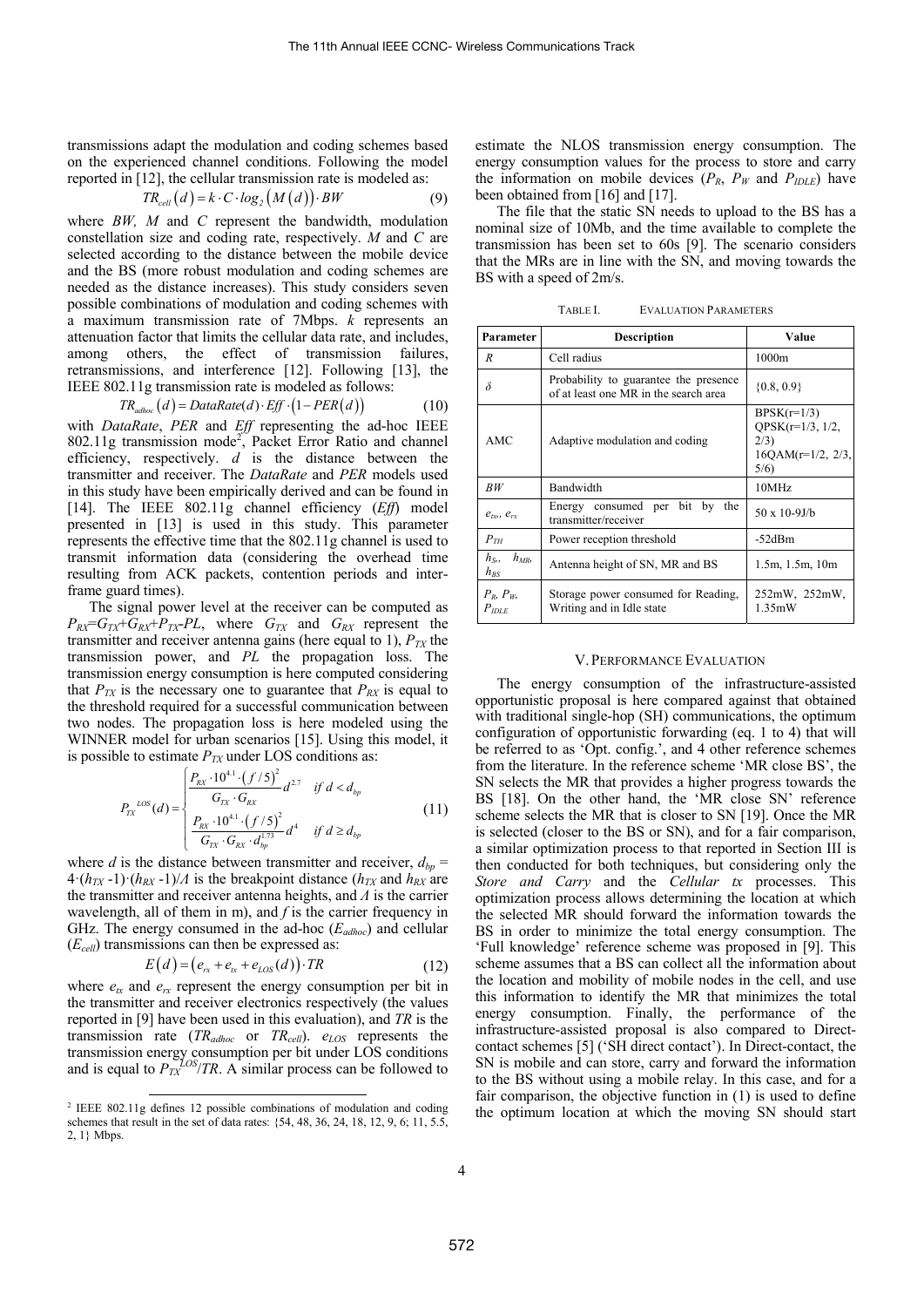forwarding the information to the BS to minimize the energy consumption.

Table II shows the average energy reduction that can be obtained with the different schemes compared to traditional single-hop cellular communications<sup>3</sup>. The depicted results correspond to average values obtained for all possible distances between SN and BS. Different tables are used for uniform and non-uniform spatial distributions of mobile devices within the cell. Results are shown for different spatial densities of MRs  $(\lambda = \{0.1, 0.07, 0.05\}$  MRs/m) within a cell. In the case of a nonuniform distribution of users within the cell, higher densities are considered for the rings closer to the BS without loss of generality<sup>4</sup>. The infrastructure-assisted proposal requires information about the density of users. When such information is provided per cell, the proposal is referred to as 'Cell density'. When the information is provided per ring, the scheme is referred to as 'Ring density'. To provide the density information per ring, this study considers that a cell is divided into seven rings; a cellular transmission mode (Table I) is assigned to each ring.

## TABLE II. AVERAGE ENERGY REDUCTION (IN %) COMPARED TO SINGLE-HOP CELLULAR COMMUNICATIONS

| <b>Technique</b>         | $\lambda = 0.1$ MRs/m |                | $\lambda = 0.07$ MRs/m |                | $\lambda = 0.05$ MRs/m |                |
|--------------------------|-----------------------|----------------|------------------------|----------------|------------------------|----------------|
|                          | $\delta = 0.9$        | $\delta = 0.8$ | $\delta = 0.9$         | $\delta = 0.8$ | $\delta = 0.9$         | $\delta = 0.8$ |
| <b>Cell density</b>      | 67.6                  | 64.6           | 66.5                   | 63.7           | 65.6                   | 62.8           |
| <b>Ring density</b>      | 70.4                  | 65.1           | 69.8                   | 64.1           | 69.0                   | 63.4           |
| <b>MR</b> close BS       | $-96.5$               |                | $-85.7$                |                | $-83.4$                |                |
| <b>MR</b> close SN       | 57.7                  |                | 57.4                   |                | 56.7                   |                |
| <b>Full knowledge</b>    | 74.4                  |                | 73.9                   |                | 73.2                   |                |
| <b>SH</b> direct contact | 62.4                  |                |                        |                |                        |                |
| Opt. config.             | 75.1                  |                |                        |                |                        |                |

A) UNIFORM SPATIAL DISTRIBUTION OF MRS

| <b>Technique</b>         | $\lambda = 0.1$ MRs/m |                | $\lambda = 0.07$ MRs/m |                | $\lambda = 0.05$ MRs/m |                |
|--------------------------|-----------------------|----------------|------------------------|----------------|------------------------|----------------|
|                          | $\delta = 0.9$        | $\delta = 0.8$ | $\delta = 0.9$         | $\delta = 0.8$ | $\delta = 0.9$         | $\delta = 0.8$ |
| <b>Cell density</b>      | 55.2                  | 50.7           | 54.3                   | 49.2           | 52.8                   | 46.5           |
| <b>Ring density</b>      | 71.2                  | 66.0           | 71.5                   | 65.3           | 68.2                   | 64.8           |
| <b>MR</b> close BS       | $-127.6$              |                | $-117.7$               |                | $-110.4$               |                |
| <b>MR</b> close SN       | 58.2                  |                | 58.8                   |                | 57.8                   |                |
| <b>Full knowledge</b>    | 74.5                  |                | 74.0                   |                | 72.7                   |                |
| <b>SH</b> direct contact | 62.4                  |                |                        |                |                        |                |
| Opt. config.             | 75.1                  |                |                        |                |                        |                |

B) NON-UNIFORM SPATIAL DISTRIBUTION OF MRS

The results depicted in Table II show that the infrastructureassisted proposal significantly reduces the energy consumption compared to single-hop cellular communications without sacrificing the end-user QoS (in this case, the transmission deadline). The reduction ranges from 50 to 70%, and is obtained independently on whether the density information is provided per cell or ring. The obtained results show that in terms of energy reduction levels compared to single-hop cellular communications, the infrastructure-assisted proposal is

only outperformed by the optimum configuration of opportunistic forwarding ('Opt. config.') and the 'Full knowledge' scheme. As previously mentioned, it is possible that a MR cannot be found when needed at the identified optimum location. This reduces the feasibility to apply the optimum configuration in practical settings. It is also important noting that extracting the location and mobility information required by the 'Full knowledge' technique has a significant overhead cost. In fact, the conducted experiments have shown that the 'Full knowledge' technique increases on average the signaling overhead by a factor of 70 compared with the infrastructure-assisted opportunistic proposal. The signaling overhead has been measured as the number of signaling messages needed to transmit the location of potential MRs. This signaling overhead results in additional energy consumption<sup>5</sup>, as well as the use of communication resources or transmission bandwidth.

Table II shows that under a uniform distribution of users within the cell, there is not a significant performance difference between the 'Cell density' and 'Ring density' proposals. On the other hand, the 'Ring density' variant outperforms the 'Cell density' one when there is a non-uniform distribution of users within the cell. The infrastructure-assisted proposal looks for potential MRs in a search area calculated using density information. When a MR cannot be found in the identified search area, the SN directly communicates with the BS using traditional single-hop cellular communications. The 'Cell density' variant looks for potential MRs in a search area calculated using density information per cell. When the distribution of users is non-uniform within a cell, the density information per cell can result in frequent incorrect estimations of the MR search area compared to the case in which the density information is provided per ring; the density information per ring can provide a better indication of the nonuniform distribution of users, and therefore better adjust the MR search area. This trend is observed when analyzing the hit rate [20] of the infrastructure-assisted proposal (Table III), or percentage of transmissions conducted using 2-hop MCN-MR communications. Table III shows that in the case of nonuniform distribution of users within the cell, the 'Cell density' variant significantly decreases the hit rate as a result of an incorrect definition of the MR search area. The lower percentage of 2-hop MCN-MR connections established with the 'Cell density' variant increases the energy consumption with respect to the 'Ring density' variant for non-uniform distributions (Table II.B). On the other hand, the 'Ring density' variant results in a better definition of the MR search area, and therefore a higher hit rate. This is illustrated in Fig. 2 that shows an example of the hit rate as a function of the distance between SN and the BS<sup>6</sup>. Fig. 2.a shows that for a uniform distribution of users within the cell, the 'Cell density' and 'Ring density' variants achieve similar hit rate levels independently of the location of the SN. In the case of nonuniform distributions within the cell (in this study, higher MR densities close to the BS), the 'Cell density' variant underestimates the MR search area with increasing distances

 <sup>3</sup> The 'MR close BS' technique consumes more energy than single-hop cellular communications (negative values in Table II) due to the high energy being consumed during the ad-hoc transmission as a result of selecting the MR as close as possible to the BS.

<sup>&</sup>lt;sup>4</sup> For  $\lambda$ =0.1 MRs/m, the density (in MRs/m) in the seven rings is (values are shown from closer to more distant to the BS): {0.4, 0.085, 0.071, 0.057, 0.043, 0.029, 0.014}. For  $\lambda$ =0.07 MRs/m, these values are equal to: {0.28, 0.06, 0.05}. 0.04, 0.03, 0.02, 0.01}. For  $\lambda$ =0.05 MRs/m, these values are equal to: {0.2,} 0.043, 0.036, 0.026, 0.021, 0.014, 0.007}.

<sup>&</sup>lt;sup>5</sup> These energy consumption levels are not considered in the results reported in Table II since they were not part of the optimization processes defined in Section III.

<sup>&</sup>lt;sup>6</sup> Similar trends are observed for  $\delta$ =0.8 and  $\lambda$ ={0.07, 0.05}MRs/m.